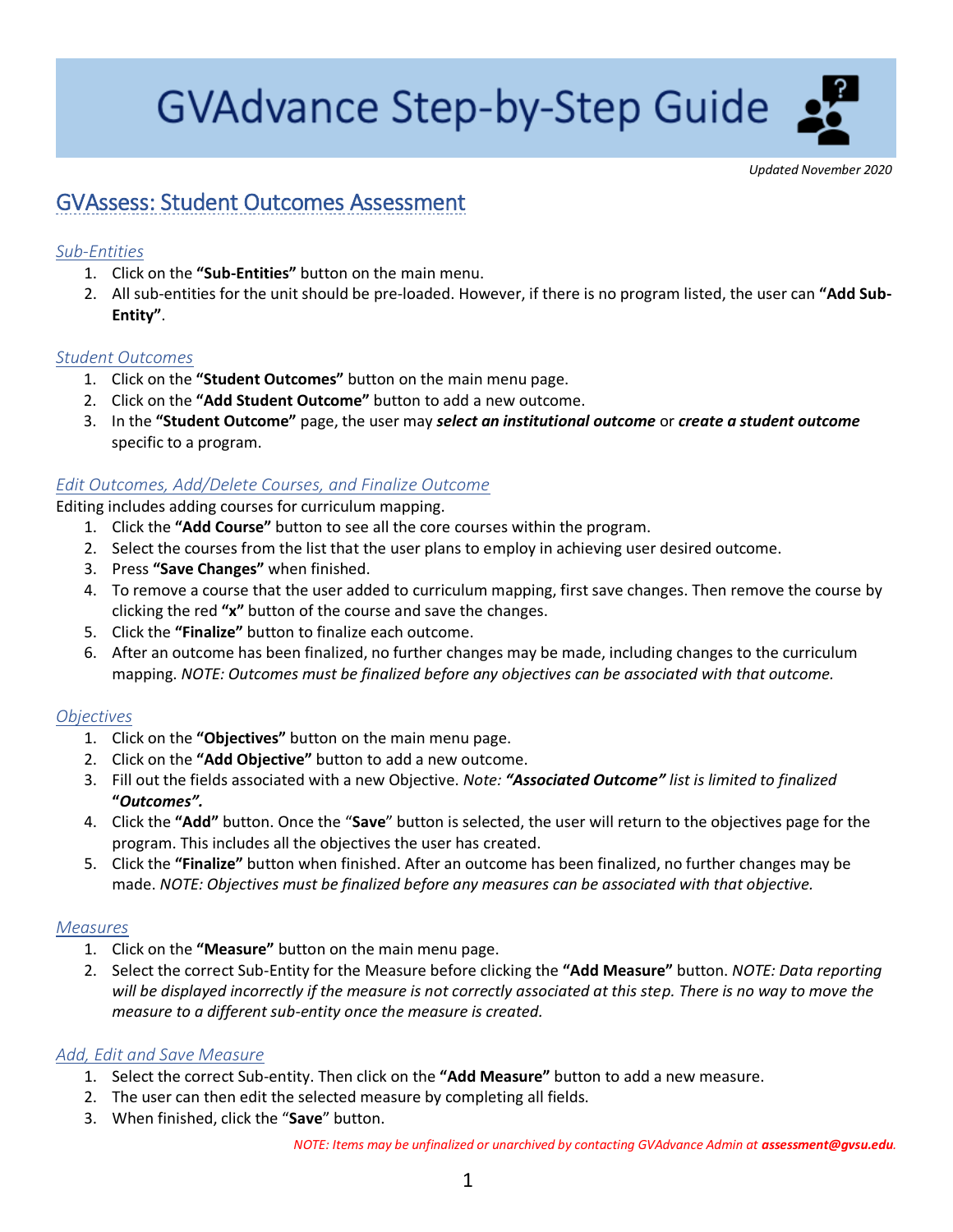- 4. Clicking **"Save"** after adding a new objective causes the user to return to the Measures page.
- 5. To edit the measure, click the **"Edit"** button, then make changes.
- 6. Click **"Finalize"** to make the measure information public *(allowing others the ability to view certain "publicly viewable" aspects of the measure)*.
- 7. Once the measure is finalized, the user returns to the Measures page.

#### *Adding Data Reporting to Measure*

- 1. Once assessment work begins related to a measure, click on **"Add Reporting"** at the bottom of the Measure screen in order to add data reporting for the measure. *NOTE: Please scroll to the bottom page under the "Edit-Reporting" section to see this button.*
- 2. This displays the *"Measure Reporting"* page.
- 3. Complete all the fields and click **"Save"** or **"Finalize"** when finished. *IMPORTANT:All fields in the Reporting form must be completed in order to Finalize a measure.*
- 4. Clicking "**Save**" button saves changes and allows the user to edit the report, as needed. To edit, click the "Edit Report" button in the Edit-Reporting section.
- 5. Once all fields are compleed and checked, finalize the reporting so that measures are viewable by others.

## *Adding Revision to a Measure*

Adding a revision to a measure is used after the measure is finalized. This allows the measure to be modified without losing the history of the finalized measure.

- 1. Click on the **"Measure"** button on the main menu page. *Reminder: Select the correct Sub-Entity for the Measure before clicking the "Edit" measure.*
- 2. Click the **"Edit"** button on the appropriate objective.
- 3. This directs the user to the view measure page. In this stage, the user can see the green **"Add Revision"** button located at the bottom of the page.
- 4. Click on the **"Add Revision"** button to edit the measure page. This allows the user to input new information.
- 5. After filling out all the information, the user can click the **"Save"** or **"Finalize"** button located at the bottom of the page.
- 6. The landing screen defaults to the most recent revision to the measure.
- 7. A numbered revision is then visible in the upper right corner of the measure screen.
- 8. To toggle through the previous versions of the measure, click on the revision number. *NOTE: In order to view revisions, scroll to the top of the page where all versions of measure are located in numeric order.*

#### *Archiving a Measure*

Archiving a measure should only occur after the unit has completed assessment work for the measure and plans no further work with the measure, including reviewing and using the data reporting related to the measure for analysis of achievement of the associated student outcome.

- 1. Click on the **"Measure"** button on the main menu page. *Reminder: Select the correct Sub-Entity for the Measure before clicking the "Edit" measure.*
- 2. Click the **"Edit"** button on the appropriate objective.
- 3. This directs the user to the view measure page. The user can now see the "Archive" button located at the bottom of the page.
- 4. Click on **"Archive"** to archive the measure and data reporting for the measure.
- 5. After measures are archived, users are no longer able to access the measure for revisions or to add reporting.
- 6. Users can run reports showing the archived measure or data reporting, but they can no longer edit and the measure no longer shows up in the Measures menu.